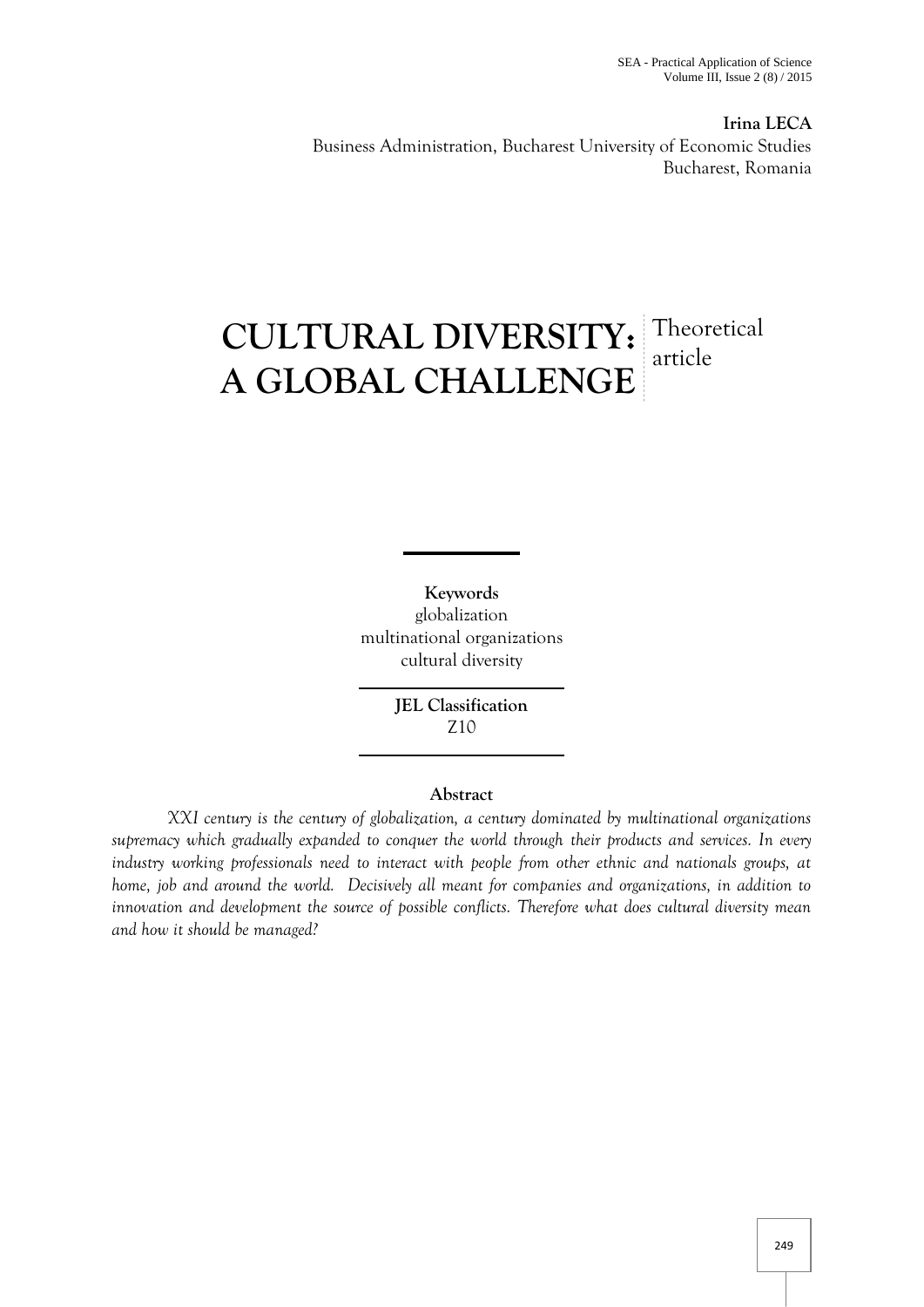Motto: "I come from the Orient, you are Westerners. At first sight we are different. But the more you emphasize our differences, the more distance between us will grow" Dalai – Lama

#### **Introduction**.

The question according to which globalization is good or harmful to the world is still unsolved and very controversial. Besides all its disadvantages, it is an accepted reality that this extensive and irreversible process is expanding rapidly worldwide. Also, the issue of cultural diversity must be debated in the context of globalization to understand its size and complexity. An intensive characteristic of the  $XXI<sup>st</sup>$  Century is the relationship between globalization and coexistence of diverse cultural identities. The crises experienced by modern societies and the new historical context merely trigger numerous social actors, who acted as a combined force, producing a new configuration of the world.

A series of economical processes, such as expansion of modern societies, multi and transnational ones, trade liberalization, migration and minority issues, the explosion of cultural tourism, the continuous movement of business people, the mobility of students and teachers, the mobility of researchers, etc. have caused a widening of intercultural meetings asking citizens of the XXI century to be culturally sensitive, to identify and adapt to each other's cultural context, so that the concept of "global village" of M. McLuhan (1997) seems justified.

What is to be noted, however, is that these factors acted simultaneously, synergistically in a deep interdependent relationship and in a relatively short historical period, amplifying the issue of cultural differences and intercultural dialogue, which had consequences on the national identity globally "national identity-related crises have become a global phenomenon", an idea often expressed by the prospect of "clash of civilizations" by S. Hungtington (1997).

**Short reflections on globalization**. Currently, globalization is attacked by everyone, most of the opponents perceiving globalization as an enigmatic and chaotic phenomenon to be held in check. The political scientist Benjamin Barber expressed this opinion to some intellectuals used to have everything under control as if it deplored the apparent lack of "reliable power, able to resist, to obey and to civilize the anarchic forces of the global economy" (Norberg, 2010, p. 13)

More and more voices have complained that the new freedom and internationalism have gone too far, creating a "hipercapitalism". This protest movement against global capitalism of more authority regimes of the Third World, monopolistic corporations, conservative intellectuals etc nothing

are not different of the old opposition to the elimination of trade barriers and open borders radically manifested, we might say, by the nationalist leaders.

According to some, the critics of globalization claiming sovereignty and national culture demolition, the explosion of poverty and unemployment in the developing countries, the environmental pollution, the destruction of industries, bankruptcy and removal from the global market of some banks, the migration of people in search of better wages, the dismantle and destabilization of the international order with the rise of new centers of power come to contradict the beneficial advantages generated by this complex process, as reducing production costs as a result of scale economy, speed of information exchange which is achieved due IT&C progress - fax, Internet etc. accelerate the performance of business operations, financial and technological expansion and quickly diversification of markets, independent of some resources or traditional areas.

According to others qualified as liberals, globalization is a guarantee of progress, provided that the introduction of rules of conduct to temper the omnipotence of the markets. For example, J. Norberg (2010), a supporter of capitalism, actually states that globalization lies in our daily actions, that this phenomenon takes place nether "even if politicians run after it with all sorts of abbreviations and acronyms - the EU, IMF UN, WTO, UNCTAD, and OECD trying to frame the process." It supports a free market, characterized "by free competition under the right to use personal property and freedom of negotiation to conclude agreements and initiate business". The threat, he says, occurs when the pursuit of profit is made in the lack of competition, when businessmen make common cause with politicians and intervene in politics and politicians tend to play the businessmen, forgetting of politics.

In his view Gunnar Myrdal says that "the world will become more integrated when all these oppressed nations, with their great mass of people with different racial features, with different skin colour, religious heritage, folklore and cultural backgrounds will be reached to have equal opportunities for development" (Stoica, 2011). The opening to others, the cooperation and assimilation of some different cultural experiences mean an additional source of innovation and development for societies, but they also might represent in some conditions the source of possible conflicts.

Globalization, this contradictory phenomenon by its nature, and the cultural diversity have troubled the painting's colours they forshadowed some time ago, relaunching problem as: "the relation between unity and diversity, between ethnocentrism and cultural relativism, tensions and conflicts between ethnic and linguistic groups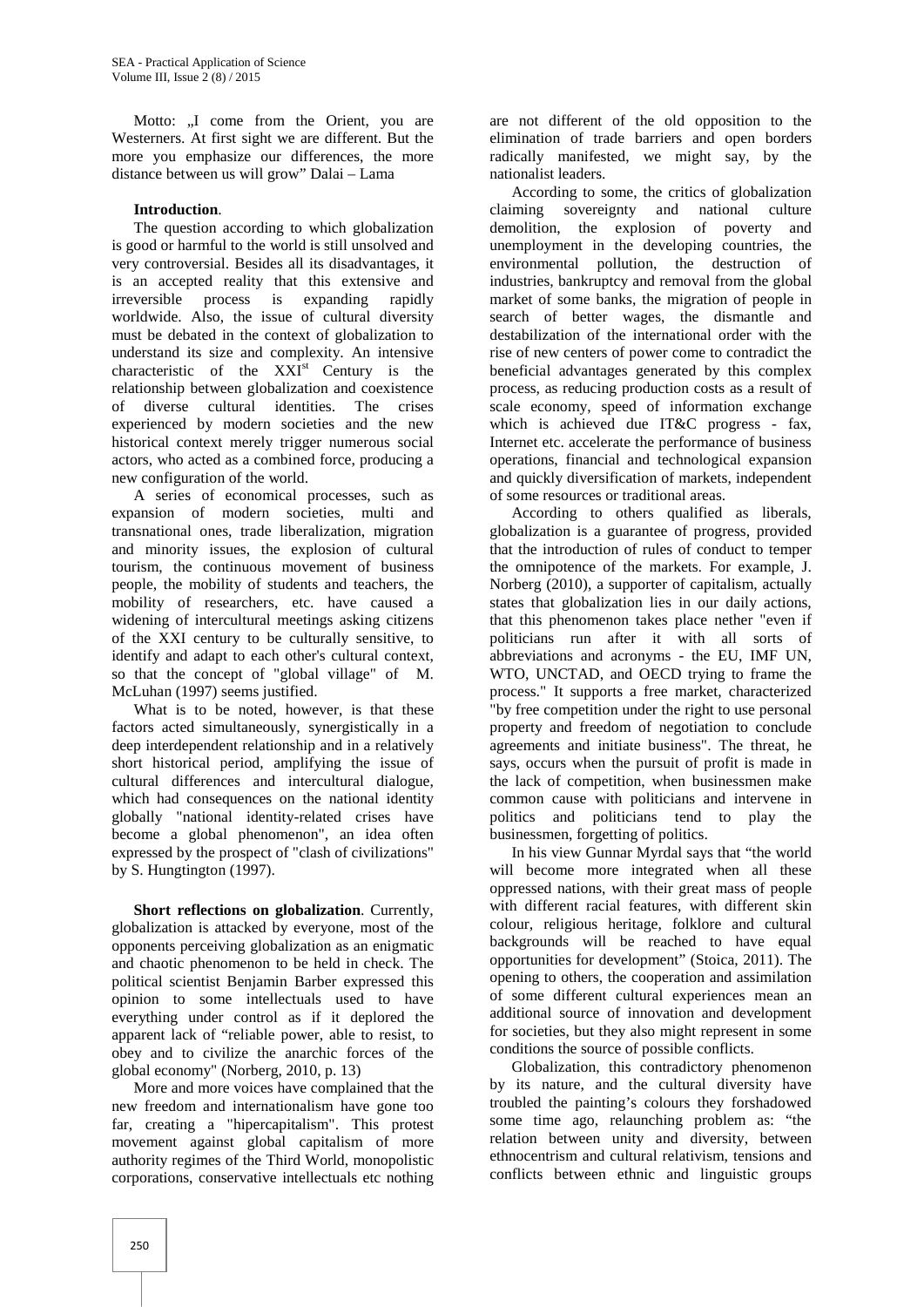within a multicultural society, the crisis of cultural identities, individually and collectively" (Georgiu, 2010, pag. 14).

Globalization actually means removing borders, increasing cross-border trade, global products and global customers, global competition and global standards as mentioned by Cullen and Parboteeach (Voinea, 2007, p. 10).

If the past is an indication of the future and taking into account the quick evolution of globalization "will continue to have a big impact on companies and on customers", we can be sure that the future organizations will operate in an unpredictable, very competitive and complex business environment. P. Vail (1991), in the book Managing as a Performing Art has compared the unquietness, the danger and volatility of the current business environment that are constantly swirling waters.

We agree with the appreciation of D. Miller that the future belongs to the chameleon organization -a body so connected to its environment that it can adapt quickly, without being threatened by change (Hesselbein, Goldsmith and Beckhard, 2000).

The tenable success of these new, modern organizations is due to the emergence of a generation of global leaders, able to potentiate the activity of markets (Bari, 2005) by transnational capital infusion in the form of foreign direct investment (FDI). Their major role will be to manage effectively the diversity of views, different attitudes and behaviors and maximizing the potential of every employee in a manner entirely different from that of a rational manager, being able to create a community full of cohesion and to make possible the change ensuring that the reserve of ideas is constantly refreshed and the obtained performances will exceed the usual limits.

**Cultural diversity - "a happening".** One of the distinctive features of the globalized world we live in is awareness and recognition of cultural diversity, each individual being unique and having cultural experiences throughout life. The interactions at the level of societies and cultures are an opportunity to acknowledge the differences between "Us" and "Others" under symbolic language report, thinking and behavior. According to Lackzo (1994) the world's 184 independent states contain over 600 living language groups, and 5,000 ethnic groups.

Diversity is synonymous with "being different, do different." Diversity means to accept that individuals are different and the noticeable (age, gender, ethnicity, religion, nationality, attitudes, behaviors, values) or less visible differences (skills, needs, work style) between people create advantages and unique characteristics helping us have distinct perspectives on life. Our uniqueness

lies in the creative potential of each of us that make any work done constitute an added value for us and for the organization of employment.

The concept of diversity is defined, among other things, as a variety of conditions and activities that creates an environment where people can achieve their full potential, no matter how much they differ from one another and the recent trend, whose mouthpiece are T. H. Cox and S. Blake (1991), states that organizations should appreciate diversity, and not just tolerate or try to make them all look like a narrow template. The two mentioned drew attention to the fact that diversity and its correct management can lead to significant competitive and strategic advantages, talking about the arguments cost, resource acquisition, marketing, creativity and the one regarding solving problems, and the one regarding system flexibility. Briefly, these advantages refer to the increased potential in solving problems and creativity when different perspectives are involved in solving a problem such as product and services quality. These also include an improved recruitment and marketing when human resources company profile fits the fund's workforce and customer database.

In contrast, the mismanagement of cultural diversity is reflected by the negative effects both at individual and team level and of course at the organization as a whole. For example, there are difficulties in communication (verbal, non-verbal) between team members, which would translate into lower interactions between them, conflicts, absences, satisfaction and low performance, before leaving the organization, especially by those members who do not identify themselves with the working group they belong. Diversity in organizations lead to the development of stereotypical perceptions about themselves and others, which would translate to prejudice, ethnocentrism, racism and discrimination, to the advent of majority and minority groups in the organization, which generates unproductive competition and alienation of organizations goals and decreased performance of the organization.

According to a study conducted in 2008 by the European Commission on the costs and benefits of diversity, it is stressed the fact that the organizations that turn their attention to the implementation of policies for promoting diversity in the workplace identify important benefits that strengthen competitiveness for a long term.

Cultural diversity today represents a trump of modern organizations and enjoys the recognition of a large number of European companies (Adidas, British Airways, Danone, Henkel, L'Oreal etc).

#### **Towards a world of cultural conflicts?**

The global market and the multiplication of the interaction between companies and countries have led to a fierce competition with surprising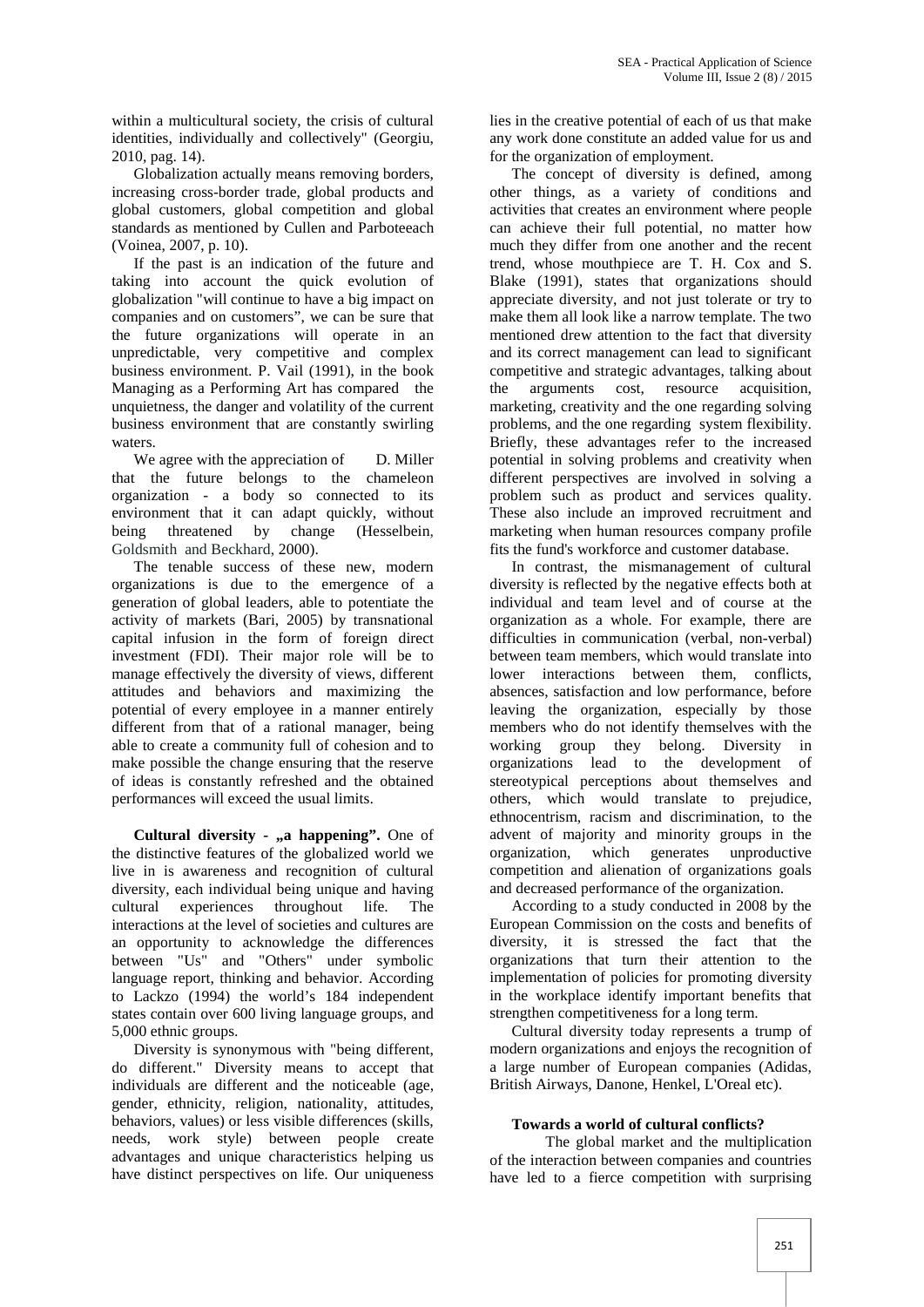effects. As a possible interpretation the current tensions are described; we remember the so intensely discussed theory of the American political scientist S. Huntington, the "conflict of civilizations".

Huntington's thesis states that precisely globalization, which contributed to the modernization and removed insulation from whole non-Western civilizations, is what generated and fueled a complementary process, which the author calls "indigenization". It's what we said before, the enhanced interest of companies and nations to preserve cultural identities and the success of some of them on their own resources for development. In short, "culture is a force that both divides and unifies" (Huntington, 1997, p. 60)

In the author's representation, the predominant sources of conflict would be the cultural ones. The core of every civilization, from which also drift the differences that make the difference, consist of various cultural elements, to the fore being religion, worldviews, beliefs and values. Thereby the natural factors shape both the processes of cultural cohesion and convergence, as well as the disintegration and conflict in the today world.

His theses feeds adverse positions in the debates on cultural diversity and variety of existing conflicts, some theorists (Scruton, 2004) agreeing with it, while others reject them, arguing that civilizations are not in conflict, but the states with their economic interests (Malita, 1998). Meanwhile, current tensions of cultural nature and cultural industries expansion, information warfare or global markets consumption domination trends as stated by Ritzer (Georgiu, 2010).

Together with Huntington, G. Sartori (2007) advances somber prophecies about the wonderful new world, about the moral and spiritual degradation of humanity, with no way out, however. Visions about the uncertain future of mankind has also J. Benda, a French essayist, which complements and supports the registry of unease that a society seeking for material focuses on consumption, loves entertainment and instant gratification, it will exterminate herself. He once wrote that the "history will smile at the thought of Socrates and Jesus Christ died for this species "(Benda, 2007).

Some authors believe that managing cultural differences to provide a non-conflict "cohabitation" (a term proposed by D. Wolton, 2003) between individuals, groups and companies is one of the biggest problems of the contemporary world. He promotes the idea that a pressing need for people is felt, a "return" to the roots, just to differentiate in the vague space of globalization using their cultural identity. The issue of identity is part of a broad range of globalization, there is both a concern and a worry about what will happen tomorrow.

În a global market, as any market, is a competitive one, the future is an unlimited reserve of possibilities and the phenomenon of globalization may induce unexpected direction changes. Before drawing a conclusion, future stays open and dependent of the people that make it, on the big "chessboard of the world" as Brzezinski says, there are new moves and situations, so that the game has different continuation, but the results cannot be modified.

### **Conclusion.**

The globalization of the business world has led to "a happening" making possible the emergence of the phenomenon of cultural diversity within modern organizations. Organizations who want success must recognize and accept cultural diversity as the advantage and as an opportunity to establish a competitive advantage, not as a source of difficulty.

Cultural differences in the workforce bring to the fore the problem of the image that involved actors have of the cultural pattern of interlocutors they interact with. It is about the relation between us and the others, pleaded for "pictures in our heads" as they were called by W. Lippmann (2007), and which at organizational levels lead to prejudices and negative views about others. In this reason, organizational decision factors should consider the implementation of a program of cultural diversity actually thought to function for prevention of conflicts and stress caused by cultural differences at the team level.

An increasingly number of modern organizations adopts strategies about diversity and equality, not just to ensure the coexistence of different cultural individuals within a common framework, but also because of the business benefits they can achieve: improving the earned image and reputation, more innovative opportunities and labor force sample largeness.

Cultural diversity opens up a mix bag of questions and what we want to highlight is that in the context of globalization and geopolitical changes when world today is subject to rapid changes and the interaction between people takes on new dimensions a change of mentality is required, directed toward the knowledge of other cultures, eliminating ethnocentric attitudes and resizing our relationship with others, to protect cultural differences to avoid becoming victims of so-called phenomenon "cunning globalization" as Dobrescu (2010) has previously named.